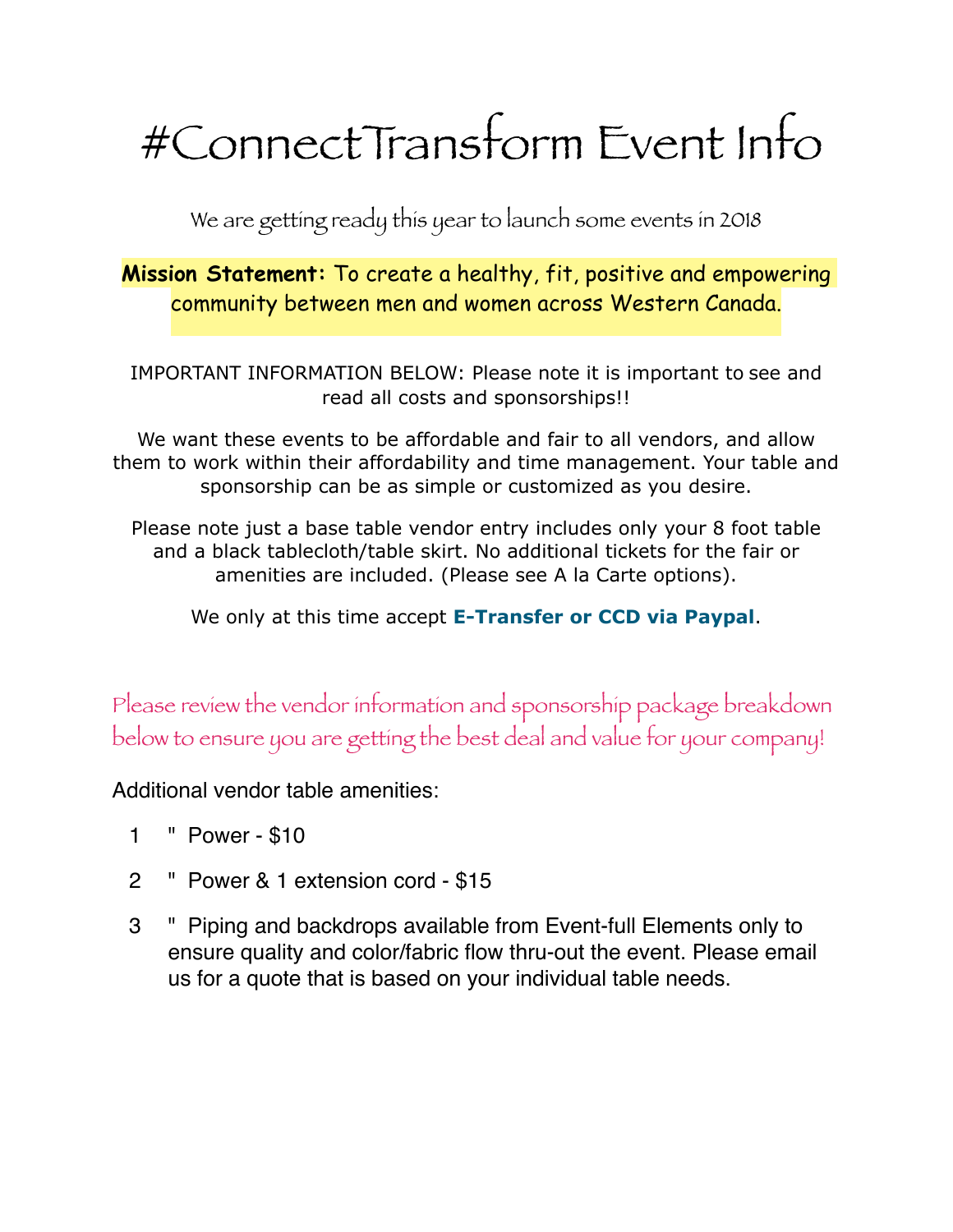Promotional Apparel/Items

" T-shirts - (T-shirts with your company on them for give-aways) - F/C screen print logo - \$8/shirt (min. 24)

" Pens - (pens with your company logo on them) - 1 color print - 4 styles to choose from  $$.69ea + (min. 200)$ 

- 1 " Hats (hats with your embroidered logo on them) (min. 24) \$9.99 ea
- 2 " Mugs-min.72pcs min-\$3.99 ea+
- 3 " Travel Mugs 24 pcs min- \$9.99 ea

Plus much more: Email: [info@eventfullelements.com](mailto:info@eventfullelements.com) for a list of promotional apparel and items for your company booth.

**PLEASE provide Event-full Elements a copy of your business license or card that provides us with your logo/info for our records. We want to ensure all vendor entries are current and up to date. Example: for home based businesses, please provide us simply with a paper,** 

**form or document from head office that has your name with the company info attached.** 

## *A la Carte options*:

" **Bronze Sponsorship**: \$100 until March 31, 2018 then \$175.00 (this does not include table entry). Includes 2 entry tickets to the show and a business card size ad in the Wed Book and Bis Book.

" **Silver Sponsorship:** \$250 until March 31, 2018 then \$325 (this only includes vendor table until April 14 - then this package is in addition to the table entry)

Includes 4 tickets to the event in your location

1/2 page ad in the Wed Book & BIS Book and highlighted link on our 'Specialists' page with link to your site.